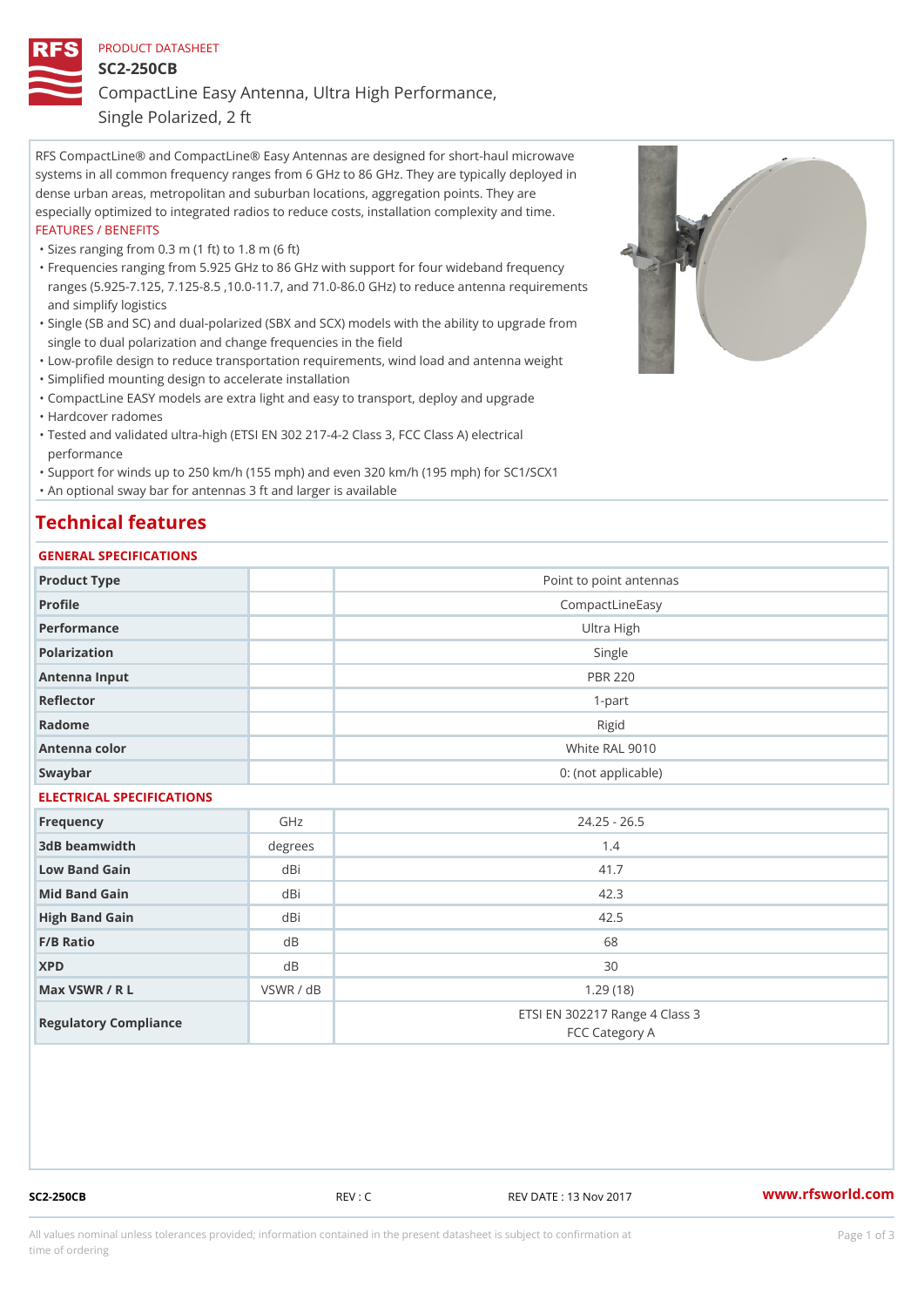# PRODUCT DATASHEET SC2-250CB CompactLine Easy Antenna, Ultra High Performance, Single Polarized, 2 ft

| MECHANICAL SPECIFICATIONS                               |             |              |                     |  |  |
|---------------------------------------------------------|-------------|--------------|---------------------|--|--|
| Diameter                                                |             | ft $(m)$     | 2(0.6)              |  |  |
| Elevation Adjustment                                    |             | degrees      | ± 15                |  |  |
| Azimuth Adjustment                                      |             | degrees      | ± 15                |  |  |
| Polarization Adjustment                                 |             | degrees      | ± 5                 |  |  |
| Mounting Pipe Diameter<br>minimum                       |             | $mm$ (in)    | 48 (1.9)            |  |  |
| Mounting Pipe Diameter<br>$m$ a x i $m$ u $m$           |             | $mm$ (in)    | 114(4.5)            |  |  |
| Approximate Weight                                      |             | kg (lb)      | 7(15.4)             |  |  |
| Survival Windspeed                                      |             | $km/h$ (mph) | 252 (155)           |  |  |
| Operational Windspeed                                   |             | $km/h$ (mph) | 180 (112)           |  |  |
| FURTHER ACCESSORIES                                     |             |              |                     |  |  |
| optional Swaybar                                        |             |              | 0: (not applicable) |  |  |
| MOUNTOUTLINE                                            |             |              |                     |  |  |
| $Dimension_A$                                           | m m<br>(in) |              | 650 (25.6)          |  |  |
| Dimension_B                                             | m m<br>(in) |              | 313(12.3)           |  |  |
| $Dimension_C$                                           | m m<br>(in) |              | 173(6.8)            |  |  |
| $Dim_D - D -$<br>$51mm(2_in)Pip@in$                     | m m         |              | 259 (10.2)          |  |  |
| $Dim_D - D -$<br>89mm (3.5_in) Pi(pine)                 | m m         |              | 279.5(11)           |  |  |
| $Dim_D - D -$<br>$114$ m m $(4.5$ _ ir $)$ $R$ ii p $e$ | m m         |              | 292 (11.5)          |  |  |
| $Dimension$ _ $E$                                       | m m<br>(in) |              | 36(1.4)             |  |  |
| $Dimension_F$                                           | m m         |              | 40(1.6)             |  |  |

Outline\_2ft\_CompactLineEasy \_DeepRedesi

(in)

SC2-250CB REV : C REV DATE : 13 Nov 2017 WWW.rfsworld.com